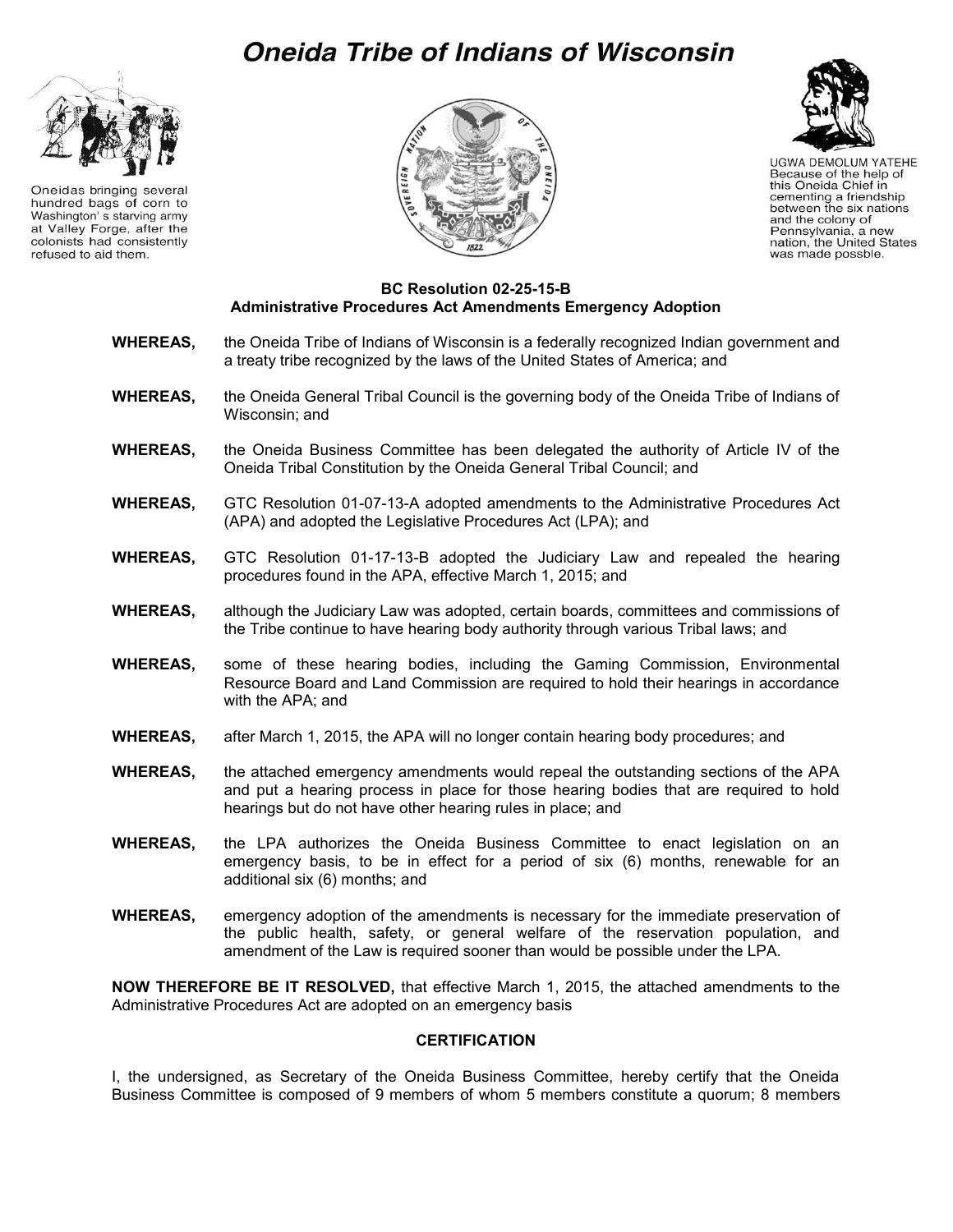were present at a meeting duly called, noticed and held on the  $25<sup>th</sup>$  day of February, 2015; that the forgoing resolution was duly adopted at such meeting by a vote of 5 members for, 0 members against, and 2 members not voting; and that said resolution has not been rescinded or amended in any way.

 $\bigcap \omega a \cap \mu \implies$ Lisa Summers, Tribal Secretary

Oneida Business Committee

\*According to the By-Laws, Article I, Section 1, the Chair votes "only in the case of a tie."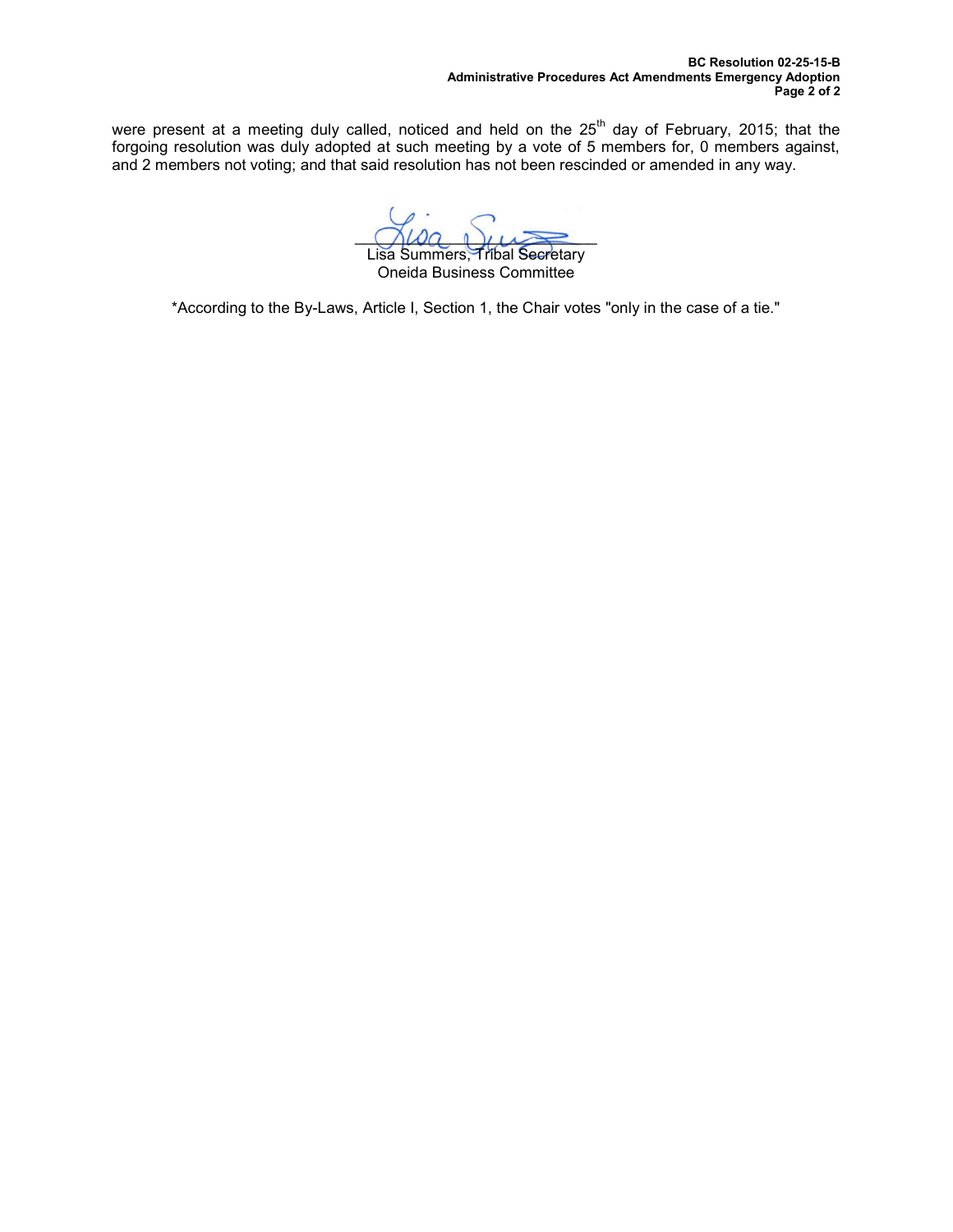| 1.1. Purpose and Policy          | 1.4. Complaints and Notice |
|----------------------------------|----------------------------|
| 1.2. Adoption, Amendment, Repeal | 1.5. Procedures            |
| 1.3. Definitions                 | 1.6. Judgments and Appeals |

#### **Chapter 1 Administrative Procedures Act**

#### **1.1. Purpose and Policy**

1.1-1. *Purpose.* The purpose of this Law is to provide procedures for boards, committees and commissions that conduct hearings for disputes arising under Tribal law and have no procedures in place under other Tribal law. This Law shall not apply to hearings held before the Family Court or any court of the Tribe's Judiciary. This Law shall not be construed to create hearing rights where no hearing rights exist under Tribal law

1.1-2. *Policy.* It is the policy of the Tribe that the hearing procedures of boards, committees and commissions shall be noticed to ensure all individuals are presented with a fair opportunity to file any claim that may arise under Tribal law.

#### **1.2. Adoption, Amendment, Repeal**

1.2-1. This Law was adopted by the Oneida Business Committee by resolution BC-02-25-15-B and shall be effective March 1, 2015.

1.2-2. This Law may be amended or repealed by the Oneida Business Committee pursuant to the procedures set out in the Legislative Procedures Act.

1.2-3. Should a provision of this Law or the application thereof to any person or circumstances be held as invalid, such invalidity shall not affect other provisions of this Law which are considered to have legal force without the invalid portions.

1.2-4. In the event of a conflict between a provision of this Law and a provision of another law, the provisions of this Law shall control.

1.2-5. This Law is adopted under authority of the Constitution of the Oneida Tribe of Indians of Wisconsin.

#### **1.3. Definitions**

1.3-1. This section shall govern the definitions of words and phrases used within this Law. All words not defined herein shall be used in their ordinary and everyday sense.

(a) "Decision" shall mean the written conclusion of the hearing body concerning the facts, alleged violations of Tribal law and penalties.

(b) "Deliberations" shall mean the confidential process during which the hearing officers discuss the issues presented before the hearing body.

(c) "Dispositive motion" shall mean a request to the hearing body to entirely dispose of one (1) or more claims in favor of the party making the request without need for a further hearing.

(d) "Evidence" shall mean documentation or testimony presented to the hearing body which supports a party's claim.

(e) "Ex parte communication" shall mean oral or written, off-the-record communication made to or by the hearing officers without notice to the parties that is directed to the merits or outcome of the hearing.

(f) "Hearing body" shall mean the member or members of a board, committee or commission that hear and decide the case or motions presented as part of a case. "Hearing body" shall not include the Family Court or any court of the Tribe's Judiciary.

(g) "Scheduling order" shall mean the hearing body's order establishing the dates of the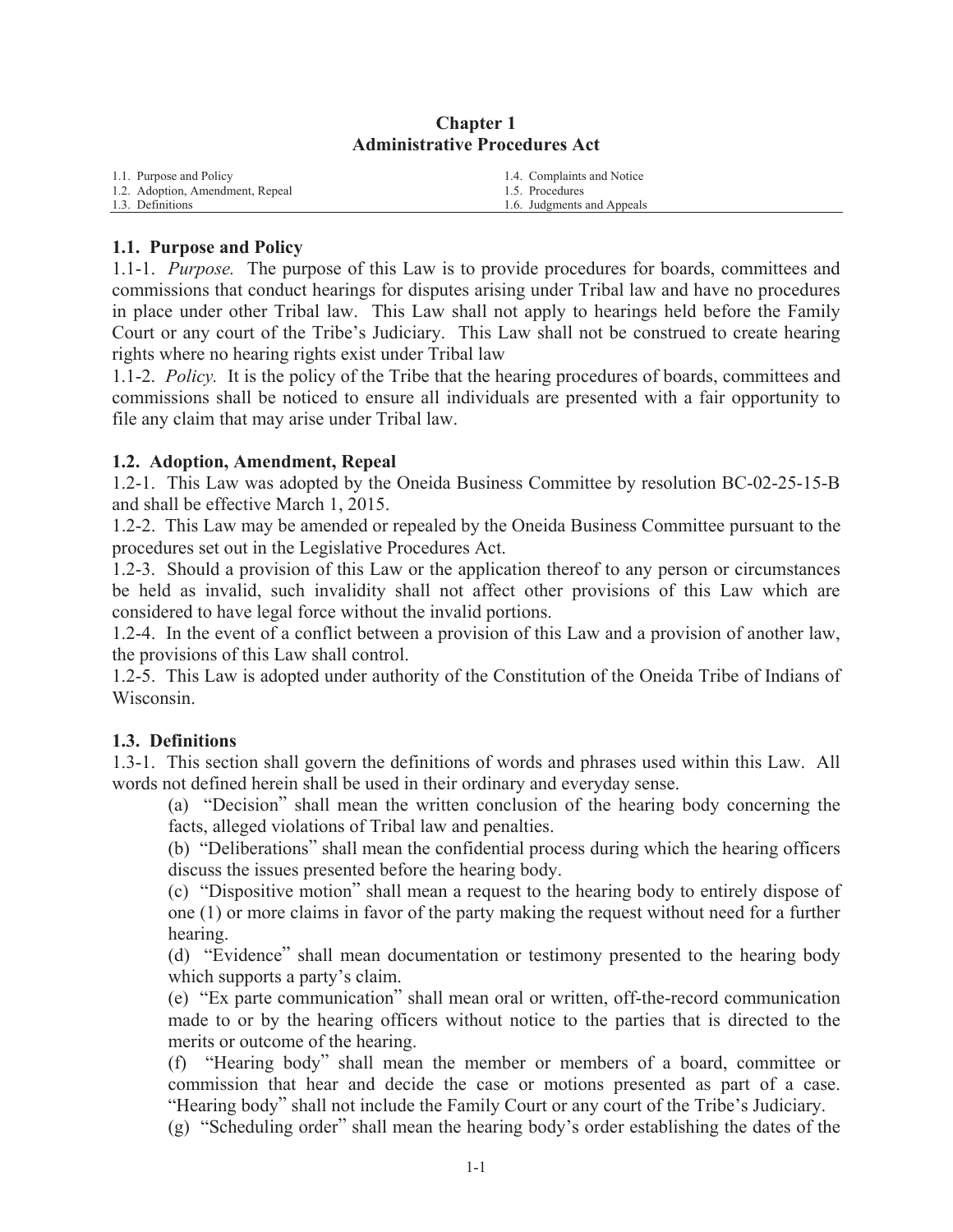hearing and the deadlines for discovery and submitting witness lists.

(h) "Summons" shall mean an order to appear before a hearing body because a petitioner has filed a complaint.

## **1.4. Complaints and Notice**

1.4-1. Whenever a claim arises under Tribal law, a hearing body shall hear the complaint in accordance with the procedures established under this Law, unless another Tribal law has established hearing procedures for that specific hearing body. Nothing in this Law shall be construed to prevent a hearing body from establishing additional hearing body procedures, as long as those procedures do not conflict with this Law and are noticed to the public by the hearing body.

1.4-2. A petitioner(s) may file a complaint with the hearing body, the complaint shall include:

(a) The name and contact information of each petitioner;

(b) The name and contact information, if known, of the respondent(s)

(c) The alleged violation that resulted in the complaint and the Tribal law that has been violated;

(d) The date, time, place and description of the alleged violation;

(e) The nature of the relief requested.

1.4-3. *Notice.* The complaint, along with a summons, shall be served upon the respondent(s) within thirty (30) days after the complaint is filed with the hearing body.

(a) The summons shall contain the date, time and place the respondent(s) is required to appear, along with a notice that failure to appear may result in a default judgment against him or her.

(b) Anyone who is not a party to the action and is at least eighteen (18) years of age may serve the notice. Notice shall be served in the following order of progression, unless personal service is more practical than by mail:

(1) Mail with delivery confirmation, using U.S. mail or a private carrier.

(2) Personal service, by hand delivering a copy of the complaint and summons to the party named in the complaint.

(3) Publication, in the Kalihwisaks and another paper located in an area where the subject was last known to have resided. The publication shall be designated as a legal notice, stating the name and last-known address of the subject being **located** 

#### **1.5. Procedures**

1.5-1. *Designated Hearing Dates*. The hearing body may establish a regular time to hold prehearings and hearings. The hearing body shall designate officers and may designate alternates to serve on a hearing body.

1.5-2. *Ex Parte Communications.* Hearing officers and parties shall not engage in ex parte communications.

1.5-3. *Evidence.* A party shall include evidence as part of his/her original filings or obtain the evidence through discovery. A party may attempt to present the hearing body with evidence later in the proceedings if the opposing party does not object.

(a) Copies. If a party submits documentation as evidence, the party shall present an original for the record and copies to each of the hearing officers and the opposing party.

(b) Objections. The opposing party may object to any evidence submitted.

(c) Acceptance into the record. The hearing body makes the final determination whether to accept evidence into the record. The hearing body may admit and consider evidence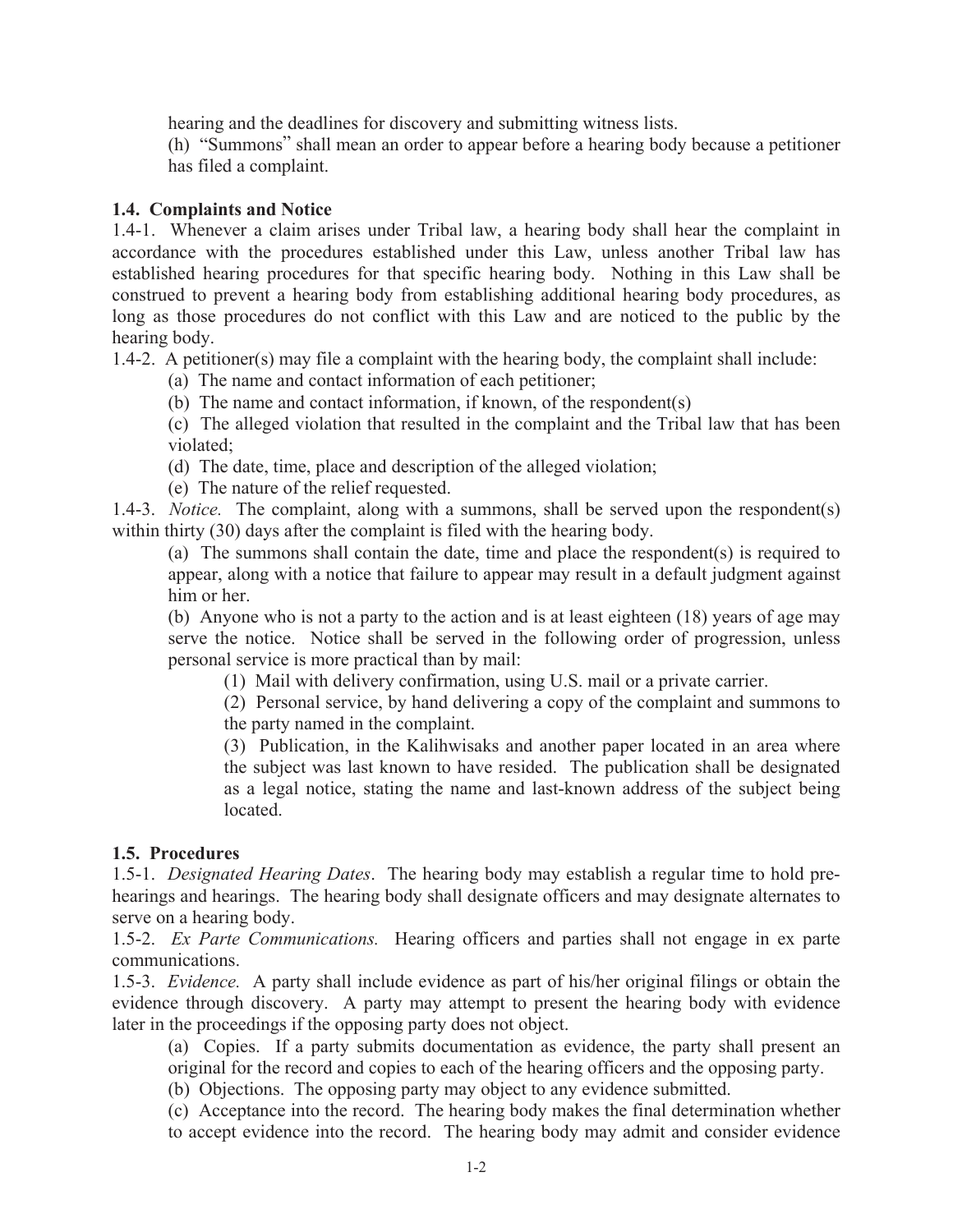that is commonly accepted and has a direct connection to the case.

1.5-4. *Pre-Hearings*. Pre-hearings shall be conducted within forty-five (45) days after notice has been served. The purpose of a pre-hearing is for the hearing body or a hearing officer to:

(a) Hear and determine dispositive motions. The parties may present any dispositive motions and raise any issues that may affect the conduct of the hearing, including, but not limited to excluding evidence. If either party makes a dispositive motion:

(1) The party making the motion shall reference the applicable law and state with clarity why the hearing body should grant the motion. The party making the motion may present a proposed written decision for the hearing body to consider.

(2) The opposing party shall respond and state with clarity why the hearing body should not grant the motion. The opposing party may request an adjournment to prepare a written response to oral dispositive motions.

(3) The hearing body may ask any questions of the parties in order to clarify the issues.

- (b) Identify the need for any witnesses and/or evidence.
- (c) Implement a scheduling order.
- (d) Address any matters which will assist in the clarification, simplification or settlement of the case or that may facilitate the just, speedy and inexpensive disposition of the matter.

1.5-5. *Hearing Procedures*. Within sixty (60) days after a pre-hearing is conducted, or within sixty (60) days after it has been determined that a pre-hearing will not be conducted, the hearing body shall conduct a hearing, if necessary. If a hearing is conducted, it shall substantially comply with the following:

(a) Opening Statements. Each party shall state with clarity why the hearing body should decide in his/her favor based on the facts and the laws presented.

(b) Witnesses. Each party may call any witness to testify.

(1) Each party shall be responsible for ensuring his or her witness(es) appears at the hearing.

- (2) A witness(es) may rely only on evidence on record.
- (3) A witness(es) is subject to cross examination by the opposing party.

(4) The hearing body may ask questions of any witness or request clarification of any documents during the proceeding.

(c) Rebuttal. Parties may present a witness(es) or introduce evidence that has not been previously presented in order to refute or rebut the opposing party's evidence or a witness statement.

(d) Closing Statements. Each party summarizes the evidence and the testimony he or she presented in order to rebut evidence or witness testimony presented by the opposing party.

(e) Deliberations. After the hearing, the hearing body shall schedule a time for deliberations. Deliberations are confidential and shall not be subject to reproduction and shall not be part of the case record. During deliberations, the hearing body shall place an emphasis on logic and reasoning in order to make sound decisions. The hearing body may adopt a proposed written decision and issue the decision during the hearing.

1.5-6. *Decisions.* The hearing body may issue an oral decision on a matter, but the decision shall not be final until the hearing body issues a written decision. The hearing body shall issue a written decision within ten (10) business days after a pre-hearing or hearing. Should any party fail to appear at any scheduled pre-hearing or hearing or contest a complaint, the hearing body may issue a default judgment in favor of the opposing party.